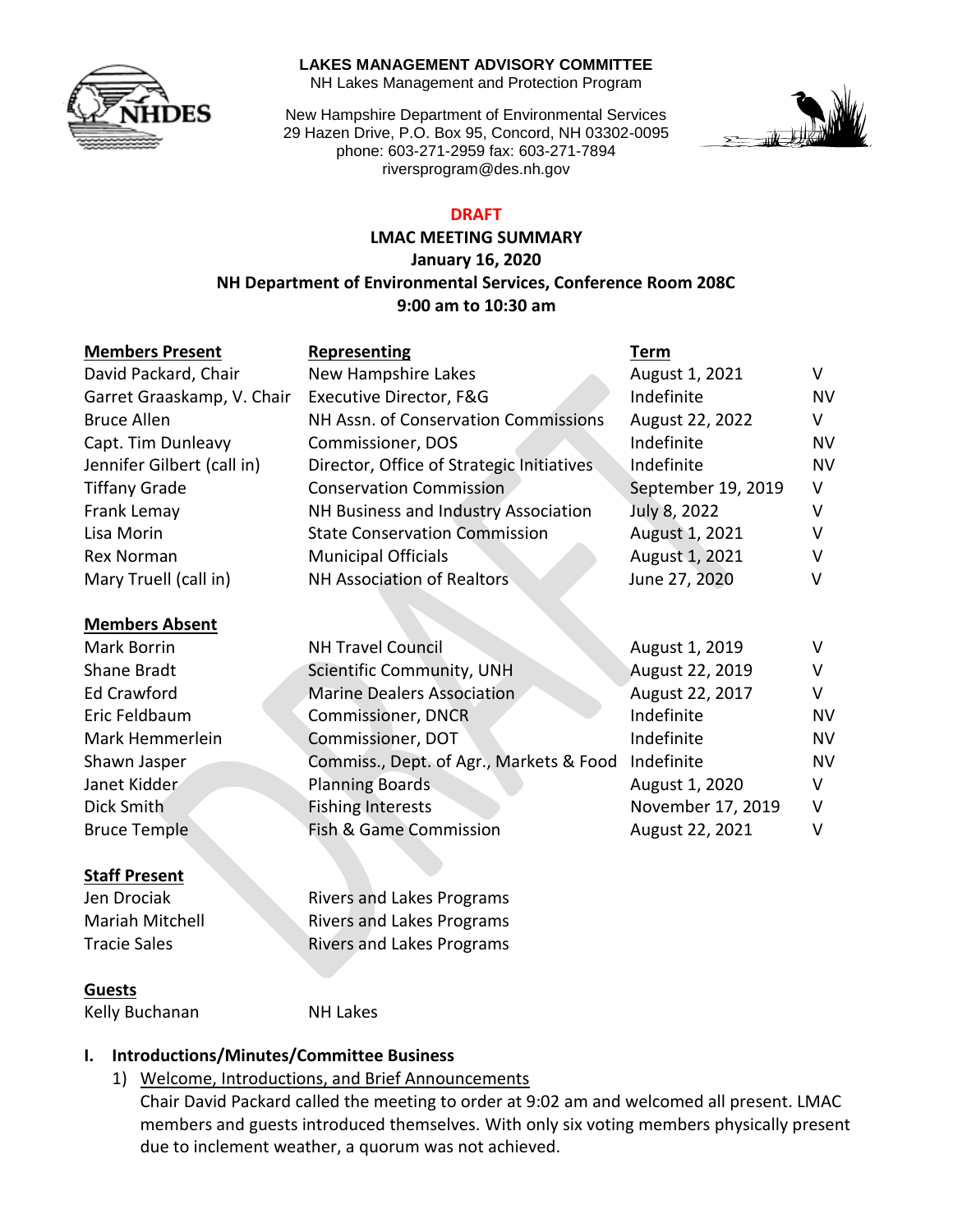### **II. LMAC Business and LMPP Updates**

- 1) LMAC and Subcommittee Membership Update Tracie Sales Tracie Sales reported that there are four LMAC members who are overdue to renew their membership. Tracie will follow up with them individually and provide assistance as requested.
- 2) Joint Water Quality Indicators Subcommittee Update Garret Graaskamp

Garret Graaskamp provided an update from the RMAC and LMAC Joint Water Quality Indicators Subcommittee Meeting held on January 3, 2020. The subcommittee met to discuss common questions that were being asked about water quality in New Hampshire, and to determine what the committee could do to answer these questions. They also reviewed the NH Lakes website that answered commonly asked water quality questions to determine what already existed. They will continue to review these questions and meet again in February 2020.

## 3) LMPP Updates – Tracie Sales

NHDES is planning to use alum treatments Nippo Lake in Barrington to reduce the nutrient levels in the water. This lake is infamous for frequent cyanobacteria and algae blooms due to the high nutrient loading. The lake association and NHDES have previously worked with property owners around the lake and the golf course to reduce nutrient loading into the water, but NHDES is now recommending an alum treatment. The biology department at NHDES is drafting a plan and they will present it to the LMAC in early spring. They will be seeking advice and/or recommendations from the LMAC at this time.

- Garret suggested that the group reach out to NH Fish and Game to discuss its impact on fish and other wildlife. He also suggested reaching out to a water treatment plant in Waterville Valley used alum treatments in the past.
- Lisa Morin recommended that they consider the impact of alum leaching into soils.

NHDES announced recently that there were no new aquatic invasive plant species infestations in New Hampshire state surface waters for both 2018 and 2019. It appears that the Clean, Drain, Dry program has been effective.

One of the NHDES' initiatives is to track/monitor chloride concentrations in waterbodies. NHDES has been collecting conductivity and chloride data in lakes for several years, and has noticed a significant rise in conductivity in most lakes throughout the state. Data provided by David Neils, NHDES Chief Aquatic Biologist, shows that the increase is found in all trophic classes of lakes- eutrophic, mesotrophic, and oligotrophic.

- Bruce Allen commented that many lake associations have also been recording this data and could provide additional information.
- Garret asked if NHDES was also considering the flushing rate for water in the waterbody. Tracie informed him that she did not know. Garret stated that regardless, the increasing trend is a concern for New Hampshire waterbodies.

A complete report with more information will be shared with the LMAC at a later date.

The Instream Flow Program is in the process of hiring a new staff member. A candidate has been selected and will be introduced to the LMAC at the next meeting.